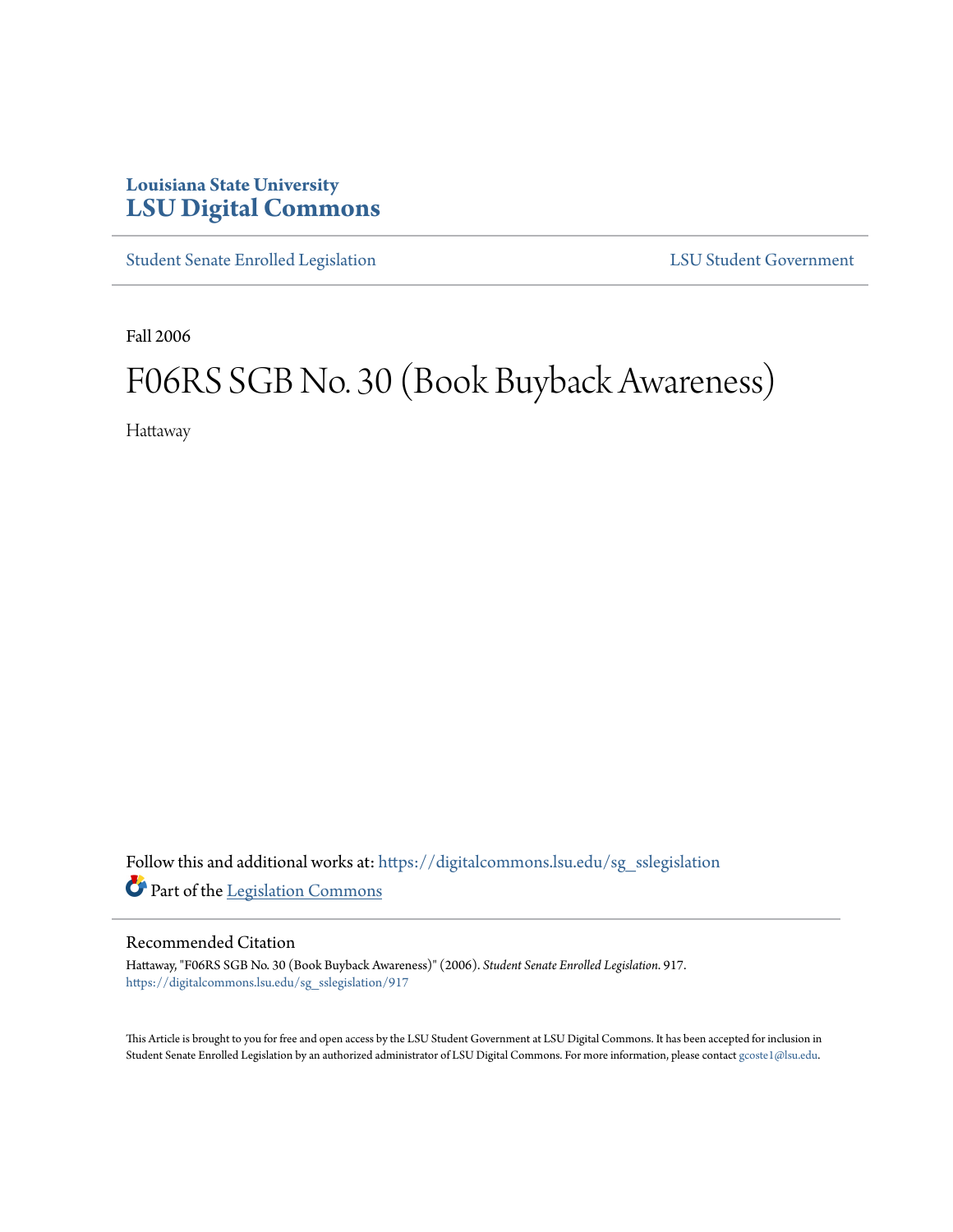|                | STUDENT GOVERNMENT                                                |                                                                 | <b>ENGROSSED</b> |
|----------------|-------------------------------------------------------------------|-----------------------------------------------------------------|------------------|
| $\frac{1}{2}$  | LOUISIANA STATE UNIVERSITY                                        |                                                                 |                  |
| $\overline{4}$ | <b>STUDENT SENATE</b>                                             |                                                                 |                  |
| 5              | <b>FO6RS</b>                                                      |                                                                 |                  |
| 6              | <b>SGB</b> No. 30                                                 |                                                                 |                  |
| 7              | $\mathbf{B} \mathbf{Y}$ :<br><b>SENATOR HATTAWAY</b>              |                                                                 |                  |
| 8              |                                                                   | <b>A BILL</b>                                                   |                  |
| 9              |                                                                   | TO APPROPRIATE ONE THOUSAND THREE HUNDRED AND FIFTY SIX DOLLARS |                  |
| 10             | (\$1356.00) FROM THE STUDENT GOVERNMENT BUDGET TO BE USED FOR THE |                                                                 |                  |
| 11             |                                                                   | PURCHASE OF BOOK BUYBACK AWARENESS.                             |                  |
| 12             |                                                                   |                                                                 |                  |
| 13             | <b>PARAGRAPH 1:</b>                                               | WHEREAS, THE LSU BOOKSTORE SENT OUT PACKETS TO ALL              |                  |
| 14             |                                                                   | ACADEMIC DEPARTMENTS DURING THE MONTH OF SEPTEMBER              |                  |
| 15             |                                                                   | AND ASKED THE DEPARTMENT TO SUBMIT THE BOOK LIST NO             |                  |
| 16             |                                                                   | LATER THAN OCTOBER 1, 20006; AND,                               |                  |
| 17             |                                                                   |                                                                 |                  |
| 18             | <b>PARAGRAPH 2:</b>                                               | WHEREAS, EACH PROFESSOR WHO USED A BOOK LAST SEMESTER           |                  |
| 19             |                                                                   | WAS SENT INDIVIDUAL EMAILS LISTING THEIR BOOKS THEY USED        |                  |
| 20             |                                                                   | AND REQUESTING THAT THEY RESPOND WITH A "YES" IF THEY           |                  |
| 21             |                                                                   | WILL BE USING THE BOOK AGAIN DURING THE COMING SEMESTER;        |                  |
| 22             |                                                                   | AND,                                                            |                  |
| 23             |                                                                   |                                                                 |                  |
| 24             | <b>PARAGRAPH 3:</b>                                               | WHEREAS, THE LSU BOOKSTORE STAFF HAS ALSO EMAILED THE           |                  |
| 25             |                                                                   | DEPARTMENT CHAIRS AND DEANS ASKING FOR THEIR HELP WITH          |                  |
| 26             |                                                                   | GETTING THE BOOK ORDERS; AND,                                   |                  |
| 27             |                                                                   |                                                                 |                  |
| 28             | <b>PARAGRAPH 4:</b>                                               | WHEREAS, JIM FERNANDEZ AT THE PROVOST OFFICE HAS ALSO           |                  |
| 29             |                                                                   | SENT A CAMPUS WIDE EMAIL TO ALL OF THE FACULTY                  |                  |
| 30             |                                                                   | REQUESTING THE ORDERS, ACCORDING TO THE LSU BOOKSTORE           |                  |
| 31             |                                                                   | STAFF; AND,                                                     |                  |
| 32             |                                                                   |                                                                 |                  |
| 33             | <b>PARAGRAPH 5:</b>                                               | WHEREAS, IF THE LSU BOOKSTORE STAFF DOES NOT HAVE A             |                  |
| 34             |                                                                   | BOOK ORDER FOR A TITLE BEFORE DECEMBER 11TH FOR                 |                  |
| 35             |                                                                   | BUYBACK, THE LSU BOOKSTORE WILL BE UNABLE TO OFFER 50%          |                  |
| 36             |                                                                   | BACK ON THAT TITLE; AND                                         |                  |
| 37             |                                                                   |                                                                 |                  |
| 38             | PARAGRAPH 6:                                                      | WHEREAS, IF A BOOK IS ORDERED, THE QUANTITY BOUGHT BACK         |                  |
| 39             |                                                                   | IS BASED ON PREVIOUS SALES OF THAT TITLE AND THE                |                  |
| 40             |                                                                   | ESTIMATED ENROLLMENT FOR THE NEXT SEMESTER. FOR                 |                  |
| 41             |                                                                   | INSTANCE, IF ONLY ONE PROFESSOR ORDERS A TITLE THAT 10          |                  |
| 42             |                                                                   | USED IN THE PAST SEMESTER, SOME STUDENTS WILL NOT BE ABLE       |                  |
| 43             |                                                                   | TO SELL THE BOOK BACK FOR 50% OF THE PURCHASE PRICE; AND,       |                  |
| 44             |                                                                   |                                                                 |                  |
| 45             | <b>PARAGRAPH 7:</b>                                               | WHEREAS, THE MONIES REQUESTED IN THIS BILL SHALL BE USED        |                  |
| 46             |                                                                   | TO PURCHASE THREE ADDS IN THE DAILY REVEILLE ITEMIZING          |                  |
| 47             |                                                                   | THE PROFESSORS WHO HAVE NOT TURNED IN THEIR BOOK LIST TO        |                  |
| 48             |                                                                   | PLEASE DO SO AND HELP SAVE THE STUDENTS SOME MONEY; AND,        |                  |
| 49             |                                                                   |                                                                 |                  |
| 50             | <b>PARAGRAPH 8:</b>                                               | WHEREAS, THE STUDENT SENATE ALSO REQUESTS THE                   |                  |
| 51             |                                                                   | EXECUTIVE BRANCH TO POST ON THE STUDENT GOVERNMENT              |                  |
| 52             |                                                                   | WEBSITE THE COMPLETE LIST AND CREATE A BANNER FOR               |                  |
| 53             |                                                                   | PROFESSORS.                                                     |                  |
| 54             | <b>PARAGRAPH 9:</b>                                               | THEREFORE, BE IT ENACTED BY THE STUDENT                         |                  |
| 55             |                                                                   | GOVERNMENT OF LOUISIANA STATE UNIVERSITY                        |                  |